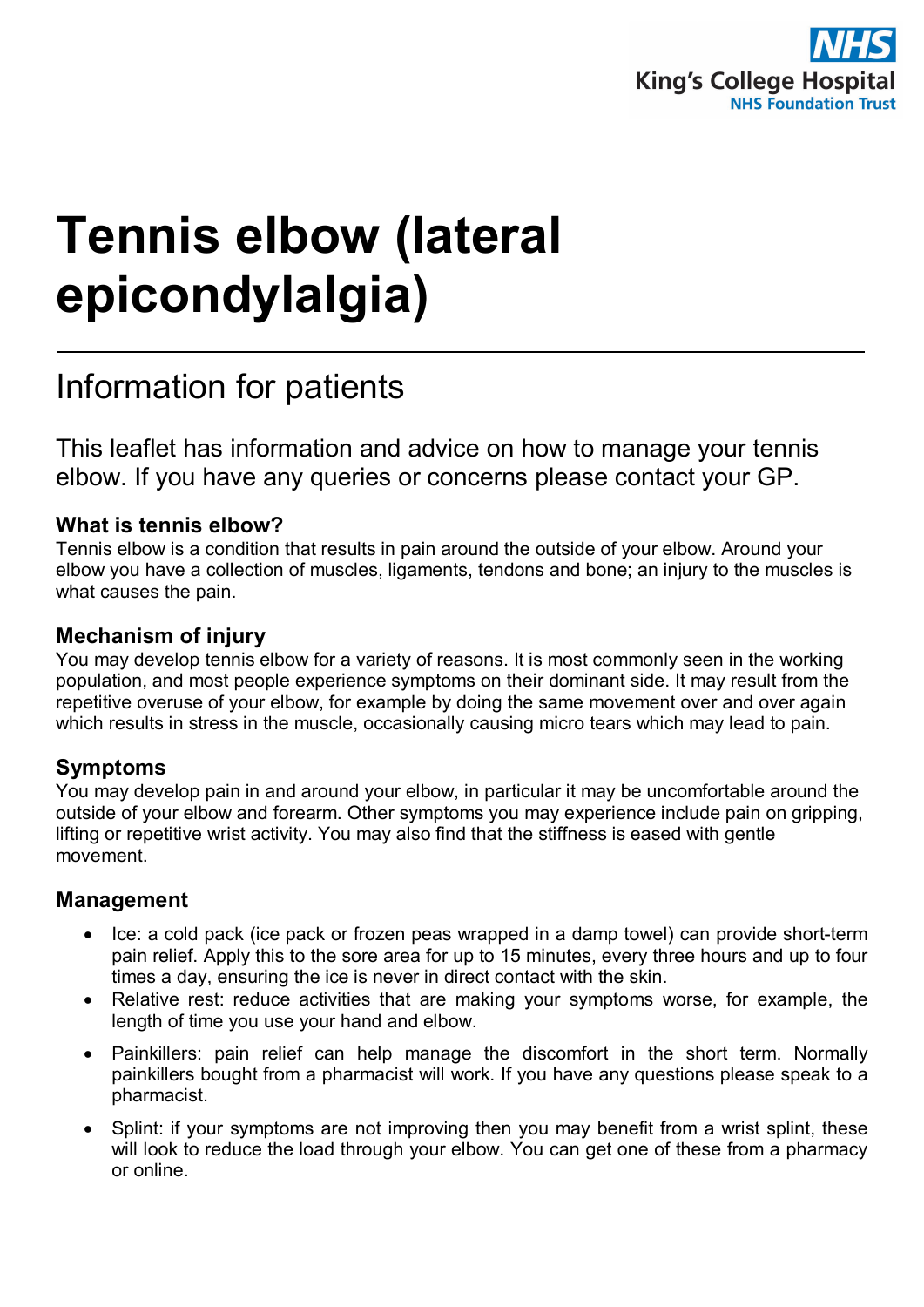• Exercise: you should complete specific exercises that aim to increase the strength of your arm; this will help you return to activities. Please see below for suggestions of a graded exercise programme.

## **Follow-up**

You do not routinely require physiotherapy for this type of injury, most find they improve with time and simple exercises. If your elbow pain does not improve after 6 to 12 weeks then you may benefit from physiotherapy. We recommend you contact your GP to refer you to your local physiotherapy department.

# **Healing**

This type of injury can take approximately 6 to 9 months to resolve.

#### **What to expect**

| <b>Weeks</b>     | <b>Rehabilitation plan</b>                                                                                                                                                                                                                     |
|------------------|------------------------------------------------------------------------------------------------------------------------------------------------------------------------------------------------------------------------------------------------|
| since            |                                                                                                                                                                                                                                                |
| injury           |                                                                                                                                                                                                                                                |
| $0$ to 1         | $\checkmark$ Use ice and elevation to help swelling                                                                                                                                                                                            |
| weeks            | Begin the 'Stage one exercises' on page 3                                                                                                                                                                                                      |
|                  | $\sqrt{\phantom{a}}$ Follow the management advice as per above                                                                                                                                                                                 |
| $2$ to 5         | $\sqrt{\phantom{a}}$ Once your pain has begun to settle, start the exercises below labelled                                                                                                                                                    |
| weeks            | 'Stage two exercises'.                                                                                                                                                                                                                         |
| 6 to 12<br>weeks | ◆ Once you are able to complete 'Stage two exercises' then progress<br>onto the next stage. You may be able to progress onto these earlier<br>than 6 weeks if your pain has reduced, sometimes it can take longer<br>than 6 weeks to progress. |
|                  | $\boldsymbol{X}$ If, after 6 weeks, you are struggling with any of the following please<br>contact your GP for an assessment and possible referral to your local<br>physiotherapy department.                                                  |

# **Initial advice**

#### **Cold packs**

A cold pack (ice pack or frozen peas wrapped in a damp towel) can provide short term pain relief. Apply this to the sore area for up to 15 minutes, every few hours ensuring the ice is never in direct contact with the skin.

#### **Rest**

Try to rest the elbow for the first 24 to 72 hours (1 to 3 days) if it is particularly painful.

#### **Early movement and exercise**

Early weight bearing (putting weight through your injured limb) helps increase the speed of healing. Try to carry out your daily activities as normally as possible as this will help with your recovery.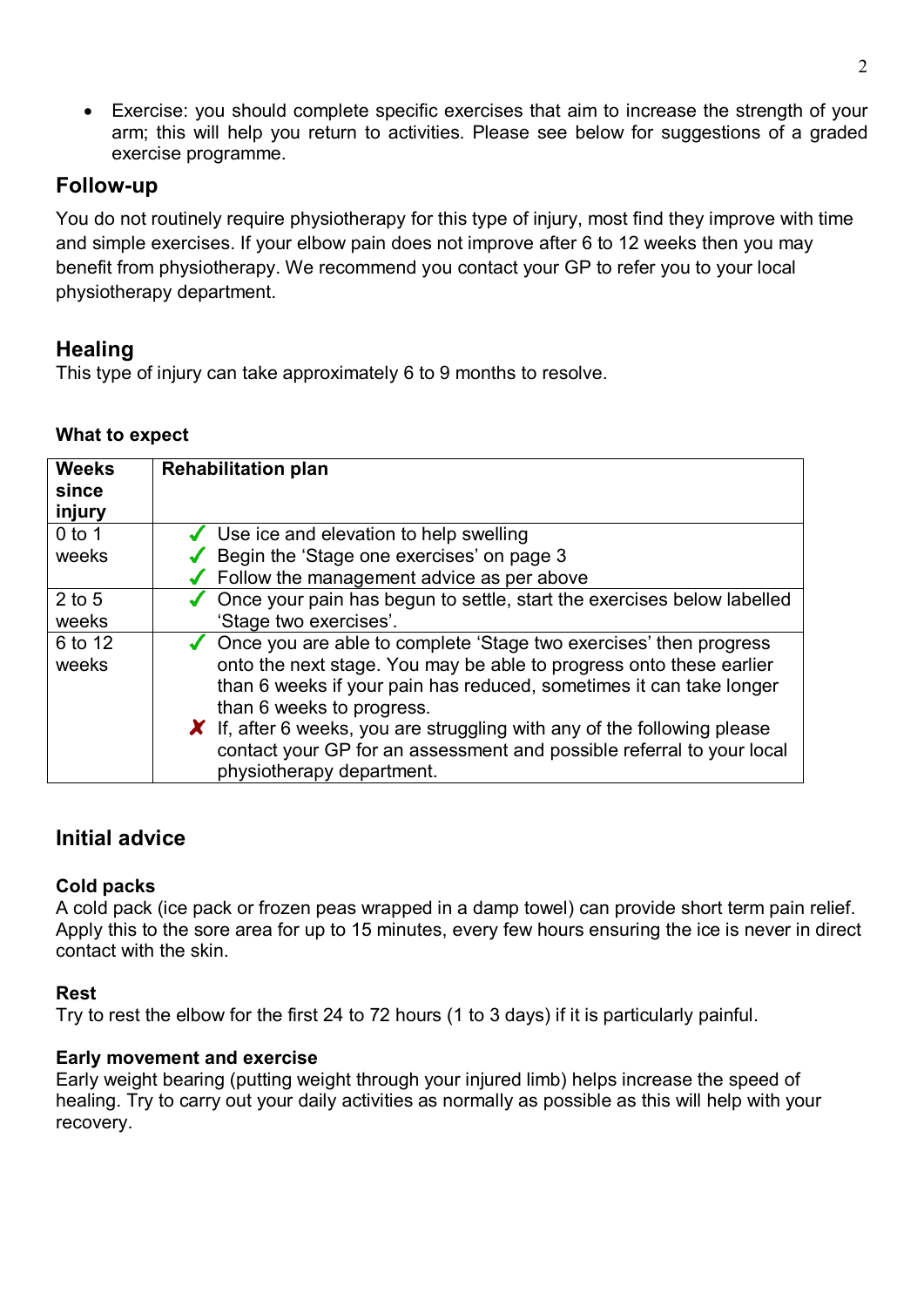#### **Stage one (3 to 4 times a day)**

#### **Sustained muscle hold (isometric exercise)**

#### Pushing up



Make a fist with the hand on the side of your painful elbow. Using your other hand, apply pressure downwards onto your fist, whilst pushing upwards with your fist at the same time. Neither hand should move. Hold for 10 to 20 seconds, you will feel the muscles in your wrist and arm working. Rest for 30 seconds and then repeat twice more.

#### Pushing down



Make a fist with the hand on the side of your painful elbow. Using your other hand, apply pressure upwards onto your fist, whilst pushing downwards with your fist at the same time. Neither hand should move. Hold for 10 to 20 seconds, you will feel the muscles in your wrist and arm working. Rest for 30 seconds and then repeat twice more.

#### Pushing to the side



Make a fist with the hand on the side of your painful elbow. Using your other hand, apply pressure onto the side your fist and push sideways into your hand with your fist at the same time. Neither hand should move. Hold for 10 to 20 seconds, you will feel the muscles in your wrist and arm working. Rest for 30 seconds and then repeat twice more.

Do this pushing outwards and inwards.

#### **Stage 2 exercises to do 4 to 5 times a day**

Moving wrist down to neutral





Make a fist with your hand, with your knuckles facing upwards.

Keeping your wrist in a neutral position. Drop your fist downwards as if doing a knocking action, and then lift back to the starting position. Try not to lift your fist higher than the neutral starting position.

Repeat 12 times, rest for 30 to 45 seconds and repeat twice more.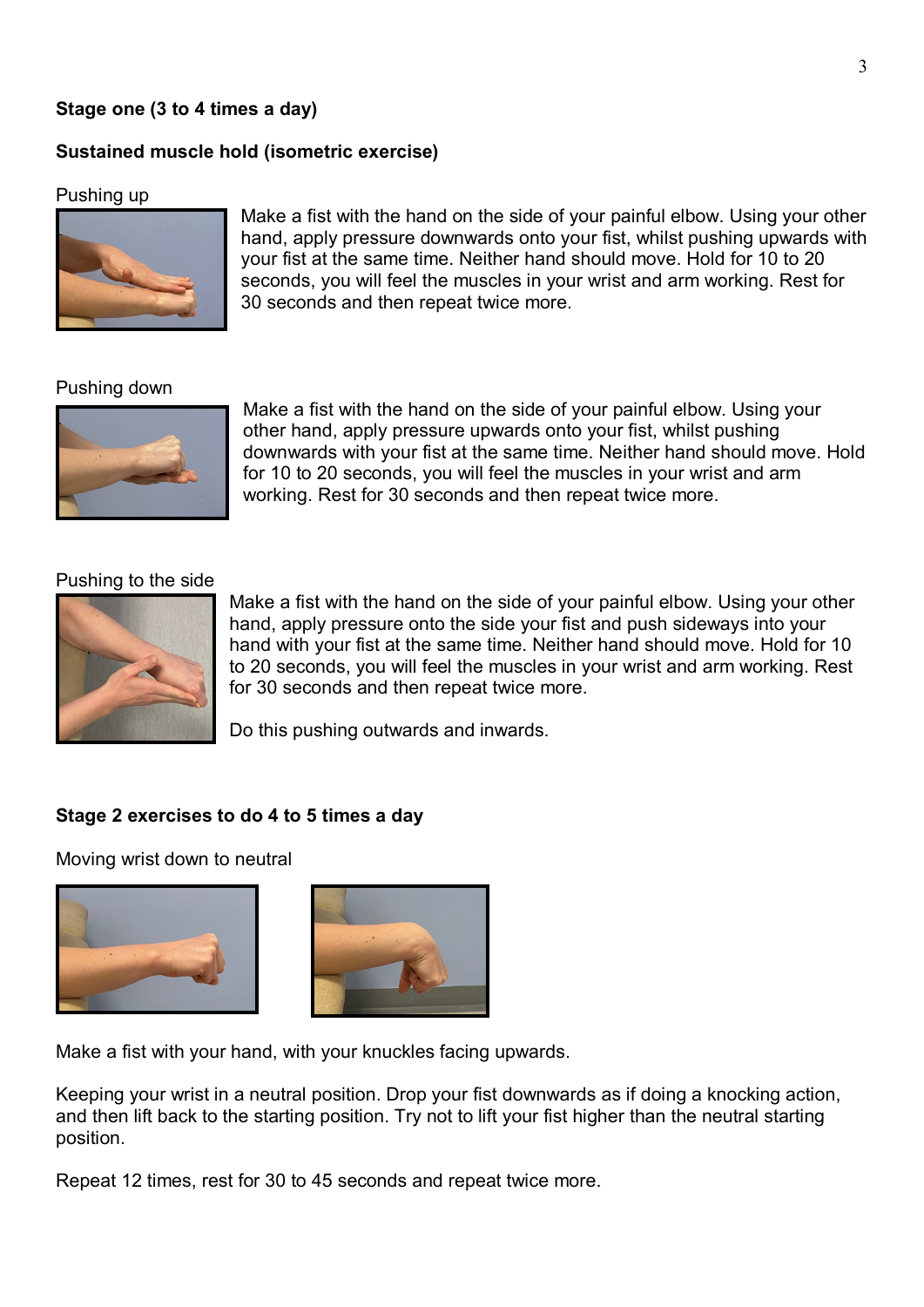#### Moving wrist from side to neutral







Rest your forearm on a table. Have your hand and fingers flat. Move your wrist so that your thumb comes inwards towards your body, and then return back to the starting position. Repeat 12 times, rest for 30 to 45 seconds and repeat twice more.

Middle finger raise with elastic band



Put an elastic band around your thumb and middle finger. Ensure there is some tension in the band but it is not too tightly wrapped around your finger or thumb.

Keeping your thumb still, lift your middle finger up and down 8 to 12 times.

You should feel the muscles working in your forearm. Rest for 30 to 45 seconds and repeat twice more.

#### **Stage 3 exercises to do once a day**

To start once you can comfortably complete stage 2 exercises

Moving wrist up and down







Make a fist with the hand on the side of your painful elbow with your knuckles facing upwards, keeping your wrist in a neutral position. Drop your fist downwards as if doing a knocking action, and then lift your wrist all the way up so that it passes neutral. You should aim to move through the whole range of your wrist.

Repeat 12 times, rest for 30 to 45 seconds and repeat twice more.

Moving wrist from down to neutral with small weight



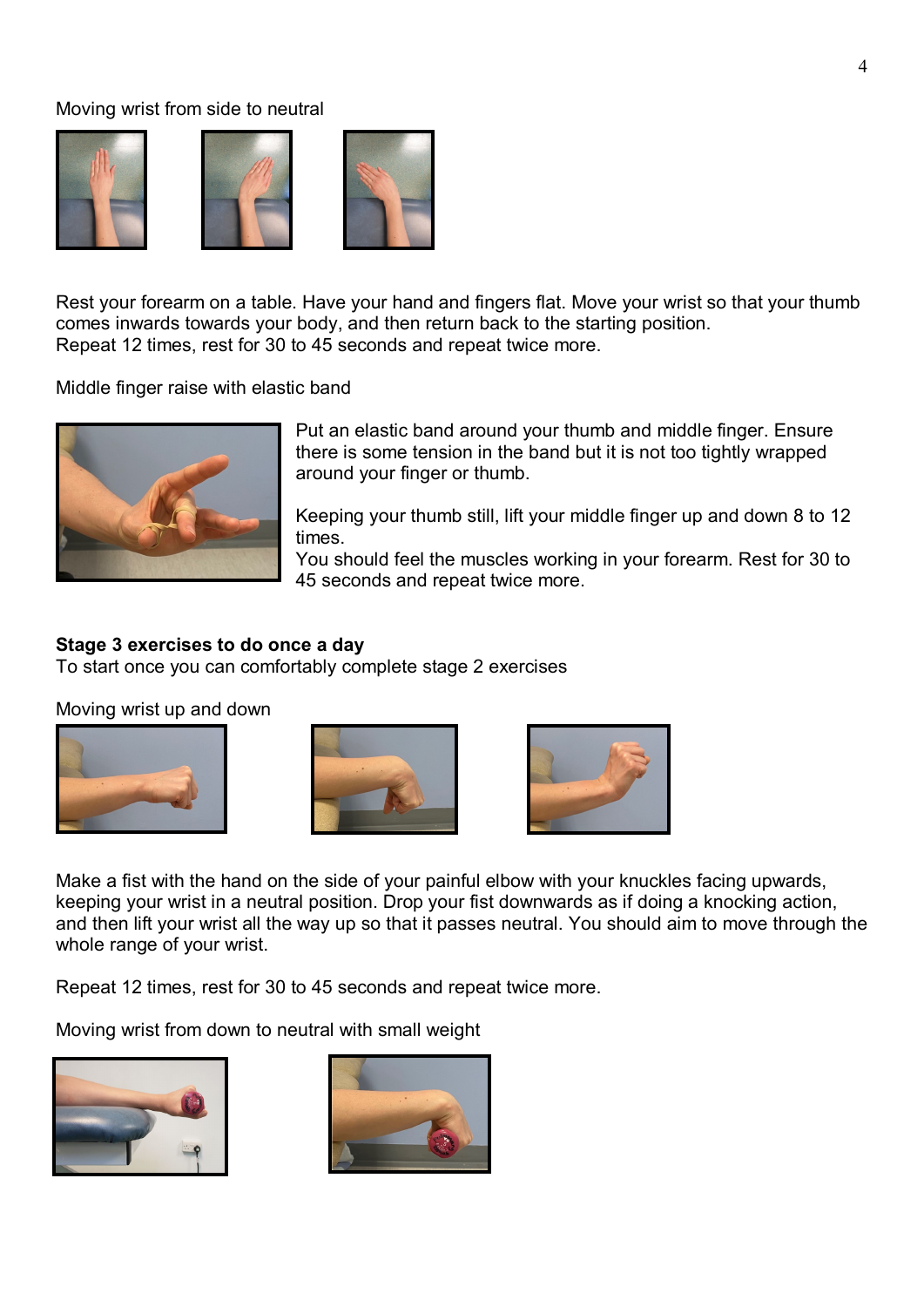Hold a small weight such as a can of beans or water bottle with the hand on the side of your painful elbow with your knuckles facing upwards, keeping your wrist in a neutral position. Drop your fist downwards as if doing a knocking action, and then lift back to the starting position. Try not to lift your fist higher than the neutral starting position.

Repeat 12 times, rest for 30 to 45 seconds and repeat twice more.

#### **Stage 4 exercises to do once a day**

Moving wrist up and down with a small weight





Hold a small weight such as a can of beans or water bottle with the hand on the side of your painful elbow with your knuckles facing upwards, keeping your wrist in a neutral position. Drop your fist downwards as if doing a knocking action, and then lift your wrist all the way up so that it passes neutral. You should aim to move through the whole range of your wrist.

Repeat 12 times, rest for 30 to 45 seconds and repeat twice more.

Moving wrist from side to side







Rest your forearm on a table. Hold a small weight in your hand such as a can of beans or water bottle, with the palm of your hand facing to the floor.

Move your wrist so that your thumb comes inwards towards your body, and then return back to the starting position.

Repeat 12 times, rest for 30 to 45 seconds and repeat twice more.

#### **Sharing your information**

We have teamed up with Guy's and St Thomas' Hospitals in a partnership known as King's Health Partners Academic Health Sciences Centre. We are working together to give our patients the best possible care, so you might find we invite you for appointments at Guy's or St Thomas'. To make sure everyone you meet always has the most up-todate information about your health, we may share information about you between the hospitals.